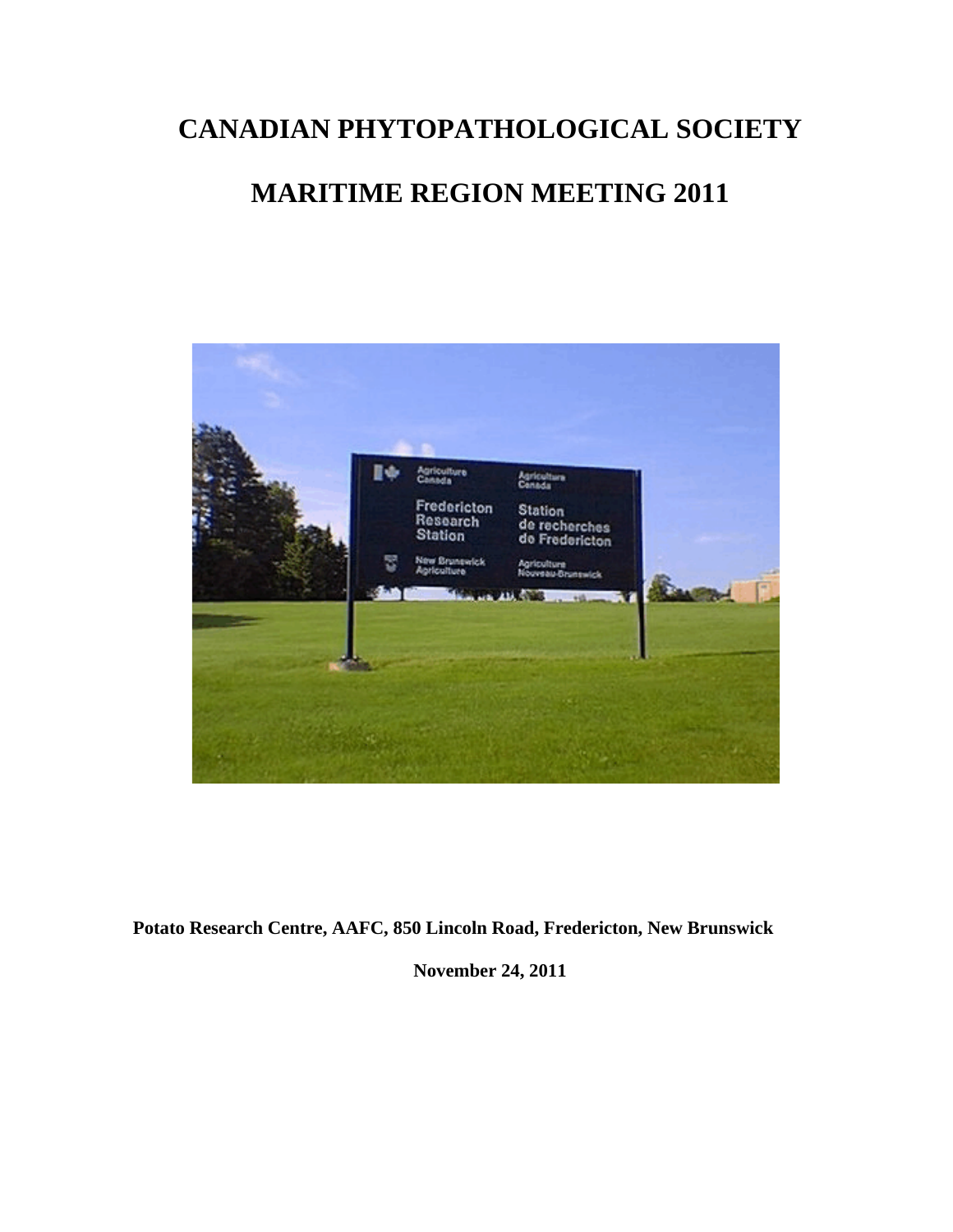#### **Canadian Phytopathological Society**

#### **Maritime Region Meeting November 24 2011 Potato Research Centre – Agriculture and Agri-Food Canada Fredericton, NB**

#### **INTRODUCTION**

Welcome to Fredericton and to the 2011 Canadian Phytopathological Society Maritime Region Meeting. It has been a full year since we got together as a group, and I look forward to a stimulating afternoon of scientific discussion and fellowship.

There are 9 oral presentations, which includes our keynote presentation, on various topics in phytopathology scheduled for the afternoon. A dinner will take place in downtown Fredericton following the meeting.

I am pleased and honoured to welcome Dr. Khalil Al-Mughrabi, a research scientist at the Potato Development Centre, New Brunswick Department of Agriculture, Aquaculture and Fisheries, as our keynote speaker. Dr. Al-Mughrabi will update us on the Canadian Late Blight Working Group which he is chairing.

Many thanks to all who attended the meeting. I would particularly like to thank Dr. Xianzhou Nie, Potato Research Centre, Agriculture and Agri-Food Canada, and his colleagues for hosting this year's meeting and taking on the responsibilities of organizing the meeting, scheduling the presentations and preparing the book of abstracts. I would also like to thank the Canadian Phytopathological Society, represented by president Mary Ruth McDonald, for sponsoring this event. I trust we will be able to get together on a regular basis in future, and on that note, we will host the 2012 meetings in Kentville, NS.

This booklet contains abstracts of the oral presentations in the order that they were presented. All abstracts will subsequently be published in an upcoming edition of the Canadian Journal of Plant Pathology. The research work represented by these papers forms an important part of the on-going development of phytopathological research in the Maritimes.

Rick D. Peters Maritime Region Rep Canadian Phytopathological Society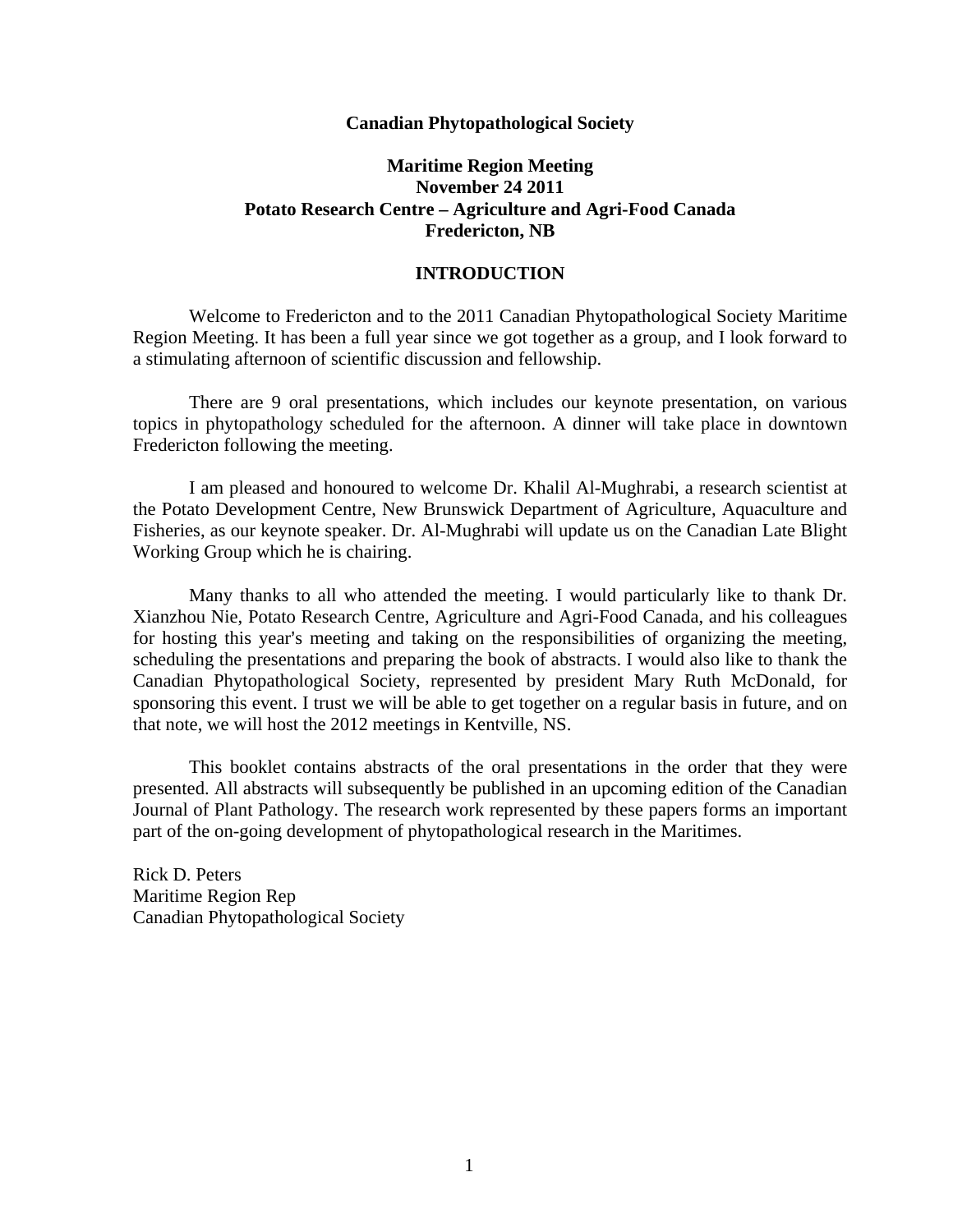#### **The Canadian Phytopathological Society Maritime Region Meeting 2011**

#### **Thursday, 24 November 2011 Conference Room, Potato Research Centre-Agriculture and Agri-Food Canada Fredericton, NB**

- 13:00-13:10 **Introduction/Welcome: Rick D. Peters**, CPS representative – Maritime region **Dr. Benoit Bizimungu,** Acting Research Manager, PRC, AAFC
- 13:10-14:00 **Keynote Speaker: Khalil I. Al-Mughrabi,** Potato Development Centre, New Brunswick Department of Agriculture, Aquaculture and Fisheries, 39 Barker Lane, Wicklow, New Brunswick, Canada E7L 3S4

#### **Canadian National Late Blight Working Group**

- 14:00-14:15 **Late blight suppression in ConfineTM treated potatoes achieved by fungicide's translocation to leaves and tubers - growth chamber and field experiments.** G. Wang-Pruski\*, T. Borza, A. Schofield, M. Hickey, J. Rand, Z. Ganga, R.D. Peters, J. Coffin and R. Coffin
- 14:15-14:30 **Late blight fungicide ConfineTM triggers broad changes in gene expression in potatoes.** T. Borza\*, G. Simpson, R.D. Peters, Z. Ganga and G. Wang-Pruski
- 14:30-14:45 **PEI Plant Disease Diagnostic Service**. M.M. Clark\* and A. Driscoll
- 14:45-15:00 **Interception of potato pests in imported microplants at the Canadian Food Inspection Agency Potato Post Entry Quarantine program during the past 10 years.** H. Xu\*
- 15:00-15:30 Nutrition Break
- 15:30-15:45 **Detection of** *Ralstonia solanacearum* **race 3 biovar 2 in potato.** X. Li\*, J. Nie and S.H. De Boer
- 15:45-16:00 **Prediction of** *Potato virus Y* **incidence in post-harvest tubers based on preharvest tuber tests using real-time RT-PCR.** M.S. Fageria\*, M. Singh, U. Nanayakkara, Y. Pelletier and X. Nie
- 16:00 -16:15 **White mold, caused by** *Sclerotinia sclerotiorum***: an emerging disease in potato production in Prince Edward Island.** R.D. Peters\*, K.A. Drake, A. MacPhail and C.J. Banks
- 16:15 -16:30 **Efficacy of selected fungicides, plant by-products, and soil amendments against powdery scab of potatoes.** K.I. Al-Mughrabi, K. Jayasuriya\* and R. Poirier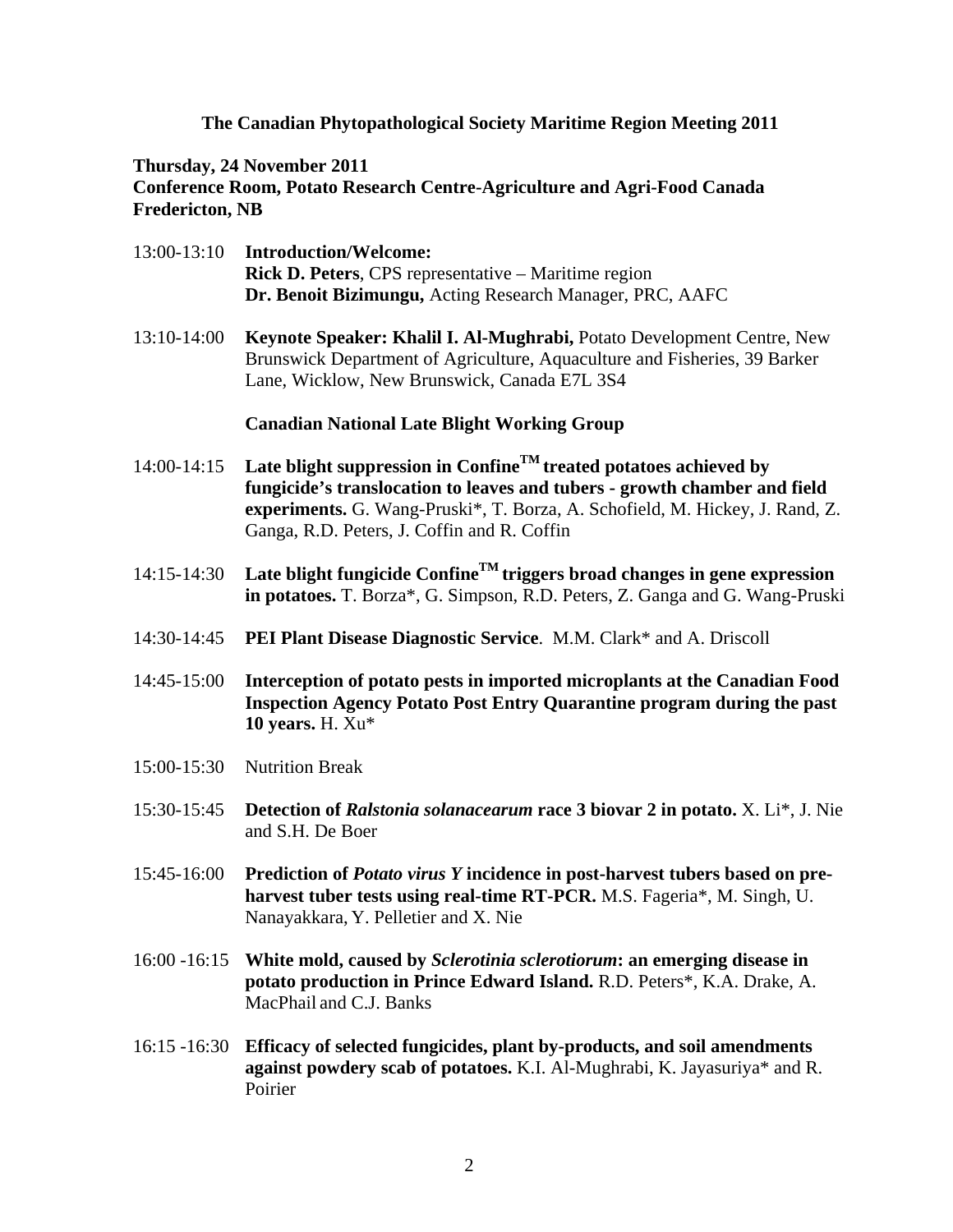16:30-16:40 Wrap-up

18:00 Dinner (to be determined)

**Note to presenters: please ensure that your presentation is given to the audio/visual coordinator 30 min prior to the start of the meeting.**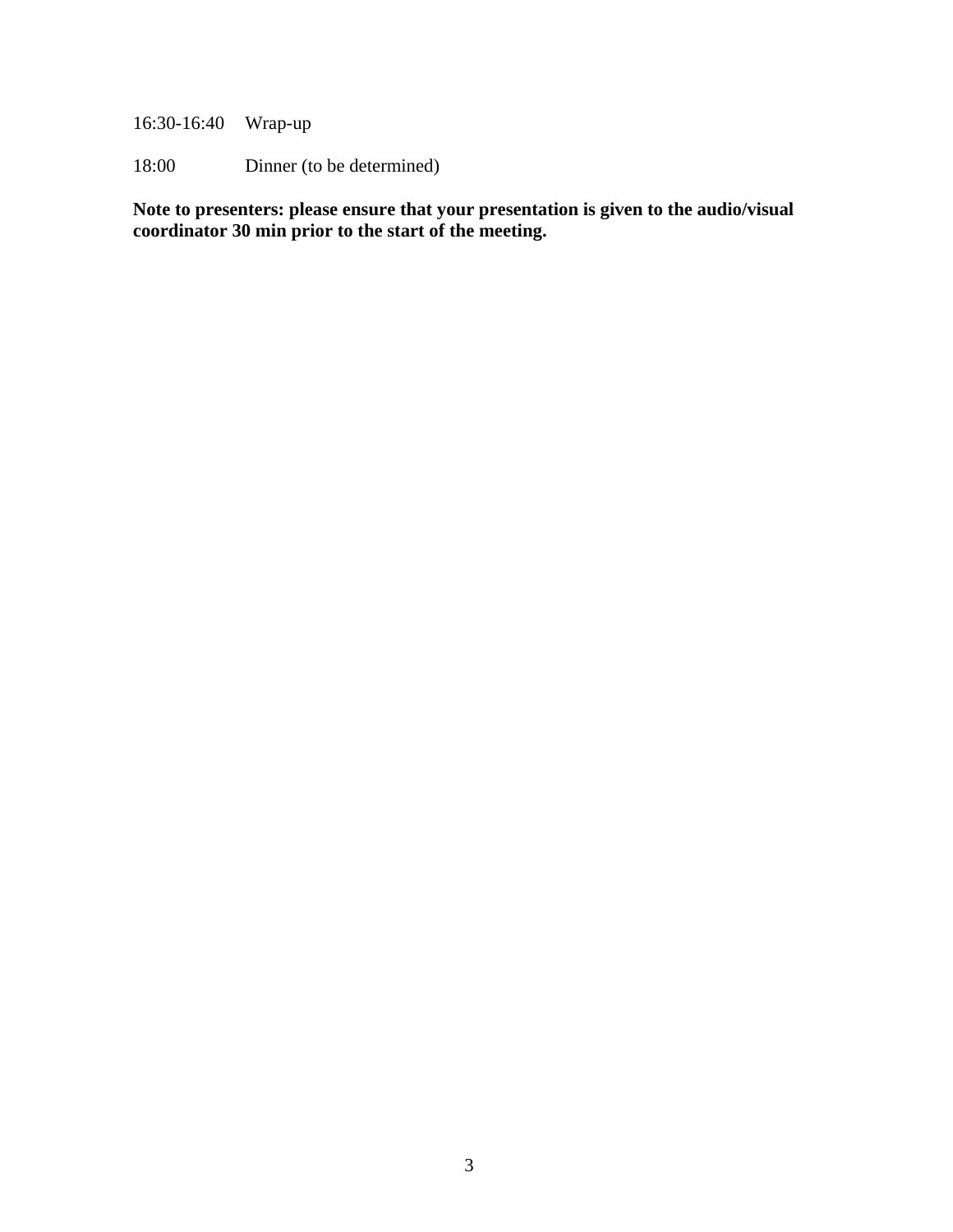#### **Keynote 13:10-14:00**

#### **Canadian National Late Blight Working Group**

#### Khalil I. Al-Mughrabi

#### *Potato Development Centre, New Brunswick Department of Agriculture, Aquaculture and Fisheries, 39 Barker Lane, Wicklow, New Brunswick, Canada E7L 3S4*

The National Late Blight Working Group was established by the Potato Committee Executive (now the Canadian Potato Council) of the Canadian Horticultural Council (CHC) in 2009 to serve on behalf of the national industry in a consultative role with the potato research community in Canada and around the world to reduce the impact of late blight on potato production while obtaining a greater understanding of the disease. The role of the working group was to establish a national late blight research program, a national late blight strain identification program, a national late blight extension program, and a national potato website. Two research projects have been funded through the CHC Agri-Science Cluster for Horticulture program. These include assessing the efficacy of new fungicides and fungicide combinations for control of late blight; and function of phosphorous acid related compounds on suppression of late blight in potatoes. Some funding has been secured through Agriculture and Agri-Food Canada, University of Manitoba, and the private industry to conduct the national survey to characterize strains of *Phytophthora infestans* causing late blight of potato and tomato in Canada. A dramatic increase in the incidence of late blight and changes within populations of *P. infestans* were observed recently in Canada. The occurrence of several new genotypes with associated phenotypes that dominated pathogen populations in various regions has also been documented. The working group shares information on late blight occurrences in Canada and the USA on a regular basis throughout the growing season. Changes in late blight populations in Canada are closely monitored and such information is shared with representatives from all provinces. A PowerPoint presentation and a comprehensive fact sheet on the management of late blight of potatoes were created and uploaded to the CHC website. The working group is currently compiling historical data and research summaries on late blight in Canada; and preparing a list of potato professionals across Canada and their contact information. Once complete, the documents will be uploaded to the CHC website. This working group is the first national group for late blight in Canada and has proven to be very useful.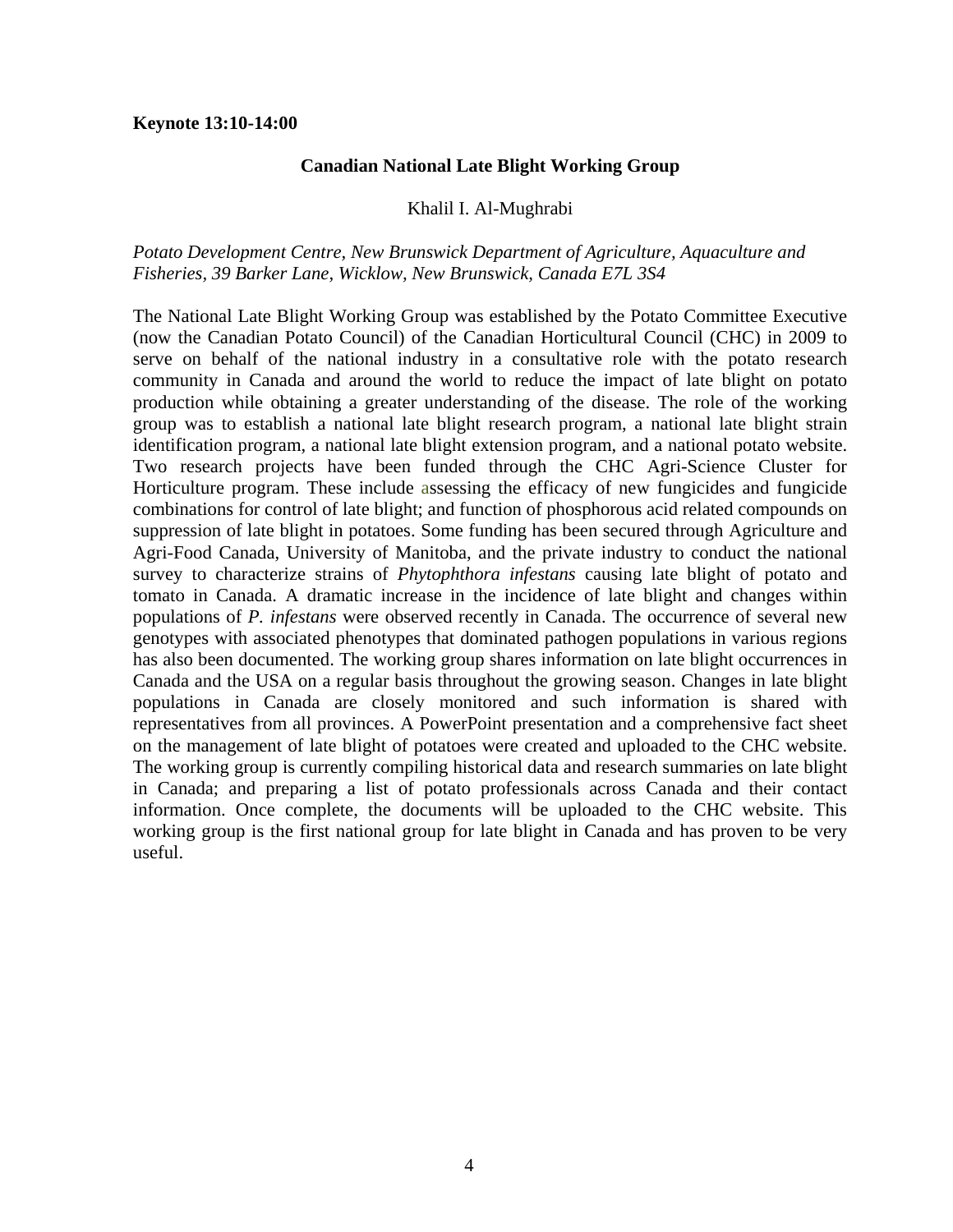## **Late blight suppression in ConfineTM treated potatoes achieved by fungicide's translocation to leaves and tubers - growth chamber and field experiments.**

G. Wang-Pruski\*, T. Borza, A. Schofield, M. Hickey, J. Rand, Z. Ganga, R.D. Peters, J. Coffin and R. Coffin

*Department of Plant and Animal Sciences, Nova Scotia Agricultural College, 50 Pictou Road, Truro, NS B2N 5E3, Canada; (J.R.) Ivan Curry School of Engineering, Acadia University, Wolfville, NS B4P 2R2 Canada; (Z.G.) Cavendish Farms, New Annan, PE C1N 4J9 Canada; (R.P.) Agriculture and Agri-Food Canada, 440 University Ave., Charlottetown, PE C1A 4N6, Canada; and (J.C., R.C.) Privar Farms, 909 Eliot River Road North Wiltshire, PE, C0A 1Y0 Canada* 

The suppressing effects of phosphite-based fungicides on a variety of pathogens, including the oomycetes *Phytophthora infestans* (late blight causing agent) and *P. erythroseptica* (pink rot causing agent), are well documented. However, less is known about essential aspects such as the rate of phosphite translocation, the optimum concentration in plants necessary to obtain maximum protection against pathogens, and the timing of applications. In order to address some of these questions, we investigated the suppressing effects of the phosphite-based fungicide Confine<sup>TM</sup> on potato late blight disease. Field and growth chamber experiments followed by phosphite analysis by ion chromatography demonstrated that Confine<sup>TM</sup> is readily translocated when applied as a foliar spray; and detectable amounts of phosphite accumulated in both leaves and tubers. Whole plant infection and detached leaf experiments indicated a strong positive correlation between the build-up of phosphite by plants and increased resistance to late blight infection. The amount of phosphite translocated into tubers during the growth season had no negative influence on seed germination and overall plant growth. Tubers originating from plants treated with Confine<sup>TM</sup> showed less susceptibility to late blight infection; however, the additional postharvest treatment on tubers when being placed into storage may still be necessary to maximize the resistance to late blight.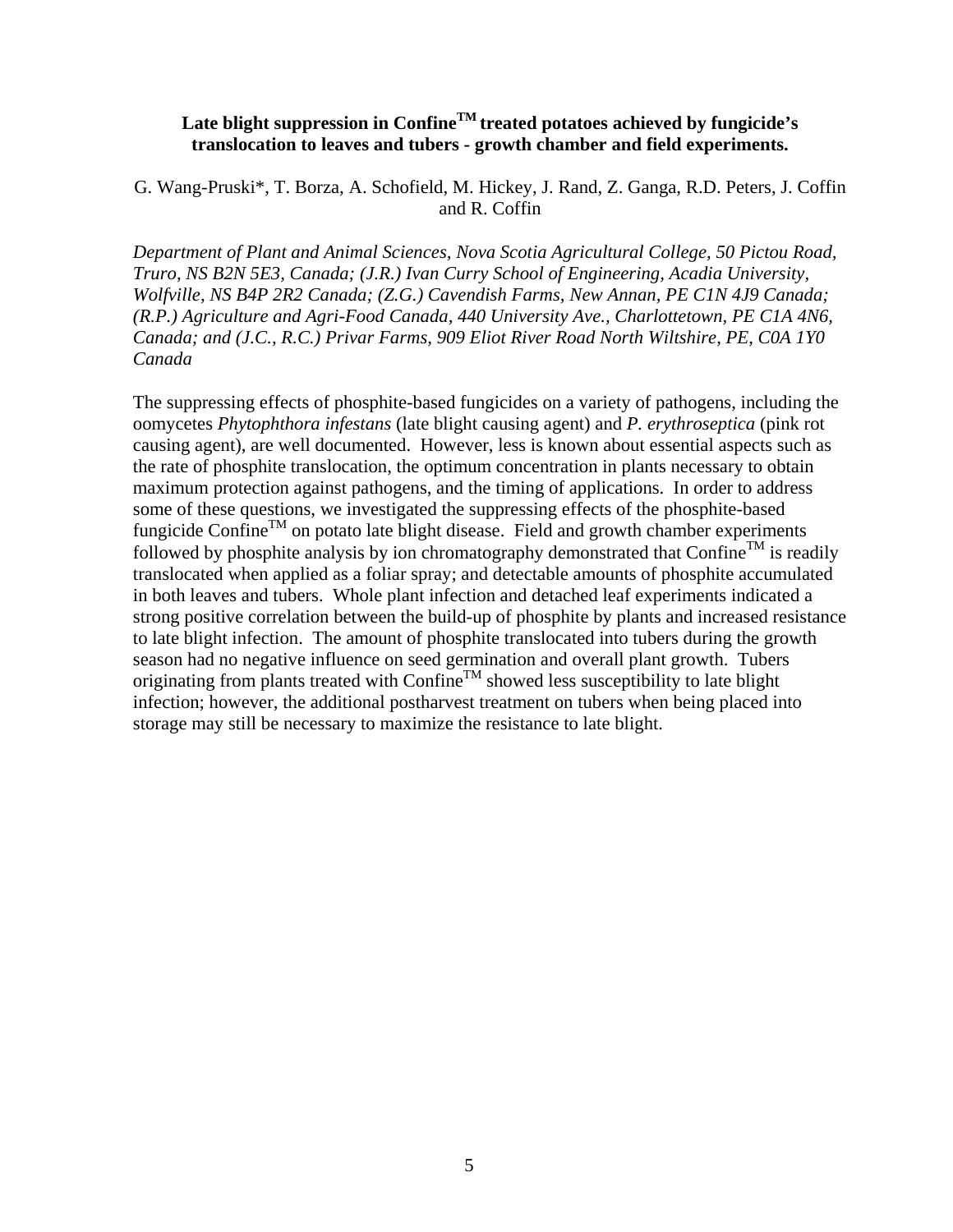## Late blight fungicide Confine<sup>TM</sup> triggers broad changes in gene expression in potatoes.

T. Borza\*, G. Simpson, R.D. Peters, Z. Ganga and G. Wang-Pruski

*Department of Plant and Animal Sciences, Nova Scotia Agricultural College, 50 Pictou Road, Truro, NS B2N 5E3, Canad; (R.P.) Agriculture and Agri-Food Canada, 440 University Ave., Charlottetown, PE C1A 4N6, Canada; and (Z.G.) Cavendish Farms, New Annan, PE C1N 4J9, Canada* 

Phosphites represent a class of reduced-risk fungicides that are effective in suppressing the development of late blight (*Phytophthora infestans*), a major disease of cultivated potato (*Solanum tuberosum*). The toxic effect of phosphites to *P. infestans* is well-documented; however, it is not clear if phosphites suppress *P. infestans* development directly or indirectly, by activating specific plant defence mechanisms. In order to further investigate the molecular mechanisms by which phosphites enhance the resistance of potatoes to *P. infestans* infection, the expression pattern of 15 potato genes involved in carbohydrate metabolism, energy production and plant defence mechanisms was analysed using quantitative RT-PCR. The experiment employed Confine<sup>TM</sup>, a mono- and di-potassium salt formulation of phosphorous acid (Winfield Solutions, LLC, St. Paul, MN). Leaf samples of Confine-treated (sprayed with 1% Confine) and untreated (control) potato plants were collected 30 min, 2 h, 6 h, 24 h and 48 h and 10 days after the treatment. Quantitative RT-PCR analyses indicated that most of the genes analysed were up-regulated upon Confine treatment and the strongest induction was generally evident at 24 h after treatment. Ten days after Confine treatment, the expression level of almost all genes analysed regressed to the pre-treatment levels. Ten days after the Confine treatment, untreated and treated plants were inoculated with *P. infestans* at the rate of 10<sup>5</sup> sporangia/plant and the severity of disease was monitored during a four-week period. Four weeks after the inoculation, the percentage of foliar infection in untreated plants was >95% while in Confine-treated plants it was <20%.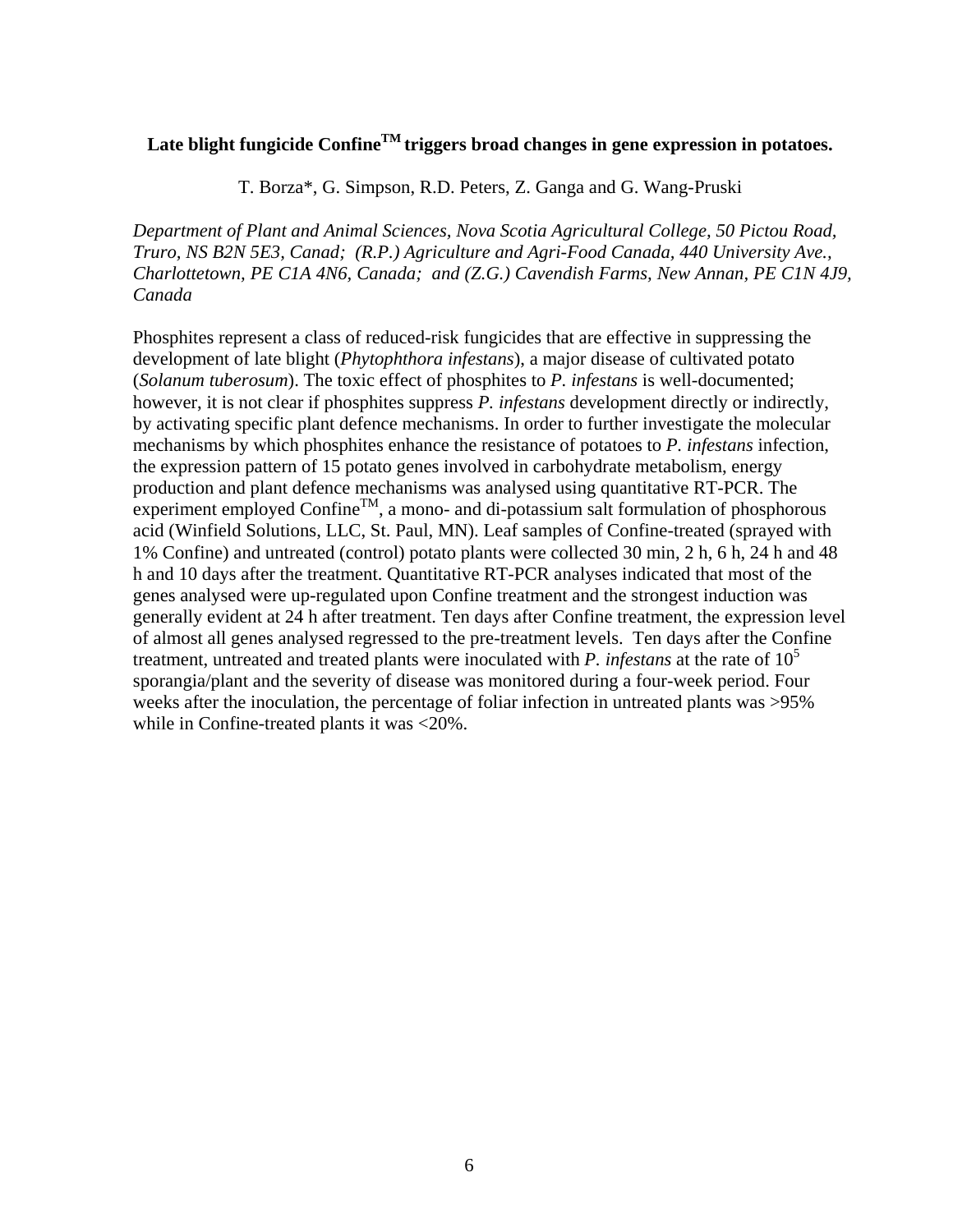#### **PEI Plant Disease Diagnostic Service**

M.M. Clark and A. Driscoll

#### *PEI Department of Agriculture, Kensington Potato Services, 7 Gerald A. McCarville Dr. PE, C0B 1M0*

The Plant Disease Diagnostic Service provides farmers and agri-businesses with a disease identification and control advisory service. The laboratory handles all commercial crops with the majority of the samples being potatoes. During the 2011 growing season, abnormal climatic conditions contributed to the development of bacterial infections in the potato crop. Episodic high intensity rainfall coupled with warmer than normal September temperatures contributed to the development of seed piece decay and tuber rots. Potato tuber diseases such as pinkeye, pink rot and late blight developed later in the potato growing season. A new disease in PEI corn was confirmed this season by Xiaoyang Zhu, a Biologist of Corn Pathology and Breeding with Agriculture and Agri-Food Canada in Ottawa, Canada. Northern Leaf Blight is a corn disease caused by the fungal pathogen, *Setosphaeria turcica* (Luttrell). Symptoms include elliptical, grayish-brown lesions appearing first on the lower leaves. The fungus survives in corn residue and is spread by wind or rain. Disease development is induced by warm temperatures (18-27  $\degree$  C or 64-77  $\degree$  F) and wet periods. An infection results in reduced yields, small kernels, and an overall loss in crop quality.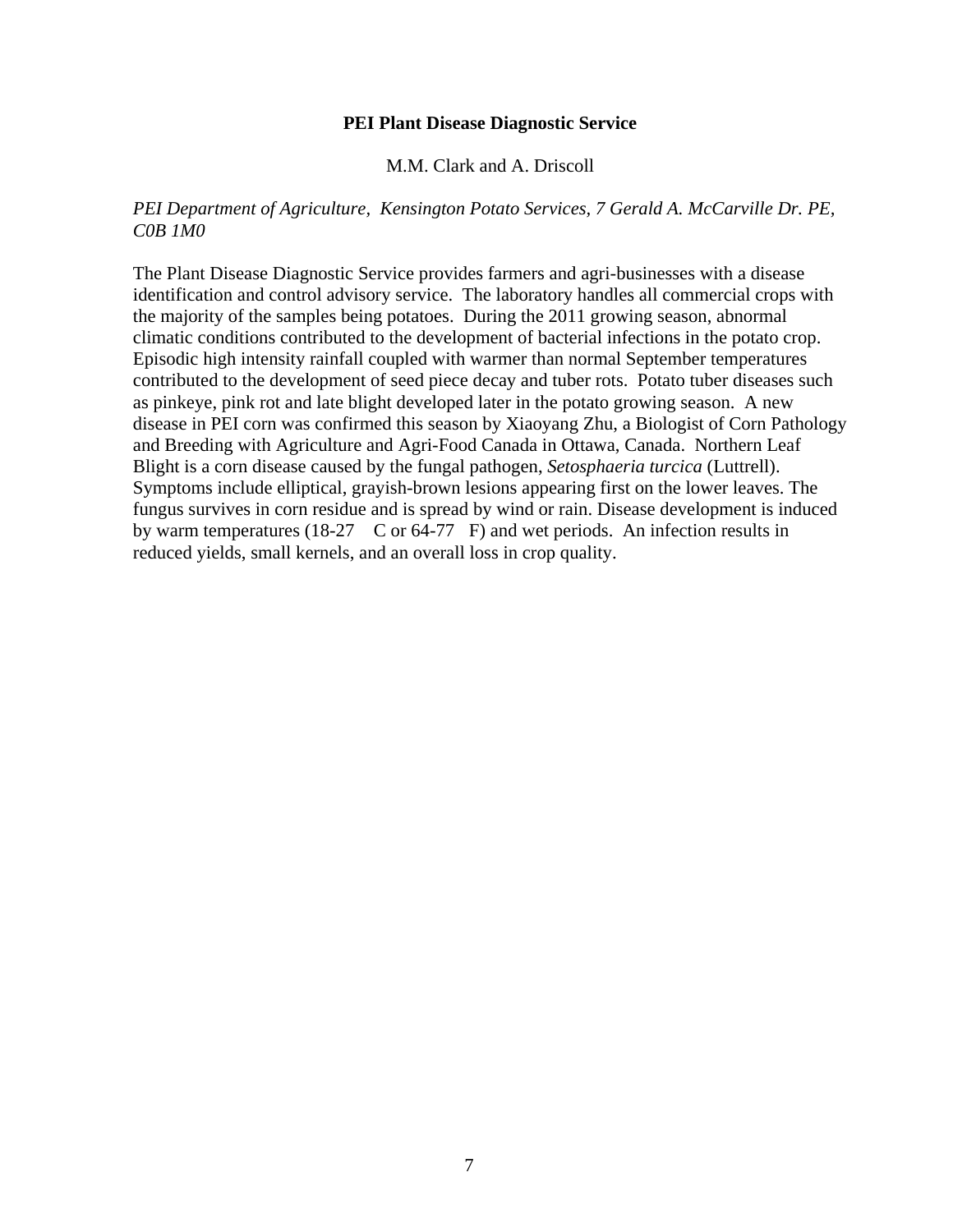#### **Interception of potato pests in imported microplants at the Canadian Food Inspection Agency Potato Post Entry Quarantine program during the past 10 years.**

#### H. Xu

#### *Canadian Food Inspection Agency, Charlottetown Laboratory, 93 Mt. Edward Rd., Charlottetown, PE, Canada, C1A 5T1*

Small quantities of *Solanum* germplasm can be introduced into Canada, as tissue culture microplants and tubers for vegetative propagation. Potato germplasm approved for entry under an import permit must be subjected to a process of quarantine testing in the Potato Post Entry Quarantine (PPEQ) program at the Charlottetown Laboratory of the Canadian Food Inspection Agency. Over the past 10 years (2000-2010), 328 accessions of potato germplasm were imported and tested under the PPEQ program. Approximately 80% of the accessions were imported from only five countries, the Netherlands (51.22%), United Kindom (15.24%), Chile (6.7%), France (4.88%) and South Korea (3.05%) and the other 20% of the accessions were from 10 other countries. Over 85% of the imported potato germplasm accessions were from eight European countries. The entire quarantine testing scheme for this program consists of three testing streams, pre-greenhouse testing of microplants, testing mother plants grown out in the greenhouse, and pre-release testing of microplants. The complete process of quarantine testing takes over 6 months. In the past 10 years, 33 of the 328 applications (10.1%) were rejected due to the detection of potato pests during quarantine testing. Of the 33 rejected import applications, 60% and 30% were due to the detection of bacteria and viruses, respectively. Fungi and *Potato spindle tuber viroid* were also detected in some accessions. Most of the viruses detected were characterized and identified and many of them are regulated or quarantine pests listed in Canada. The interception of these harmful or destructive pathogens of potatoes by the PPEQ program prevented the introduction of foreign potato pests into Canada.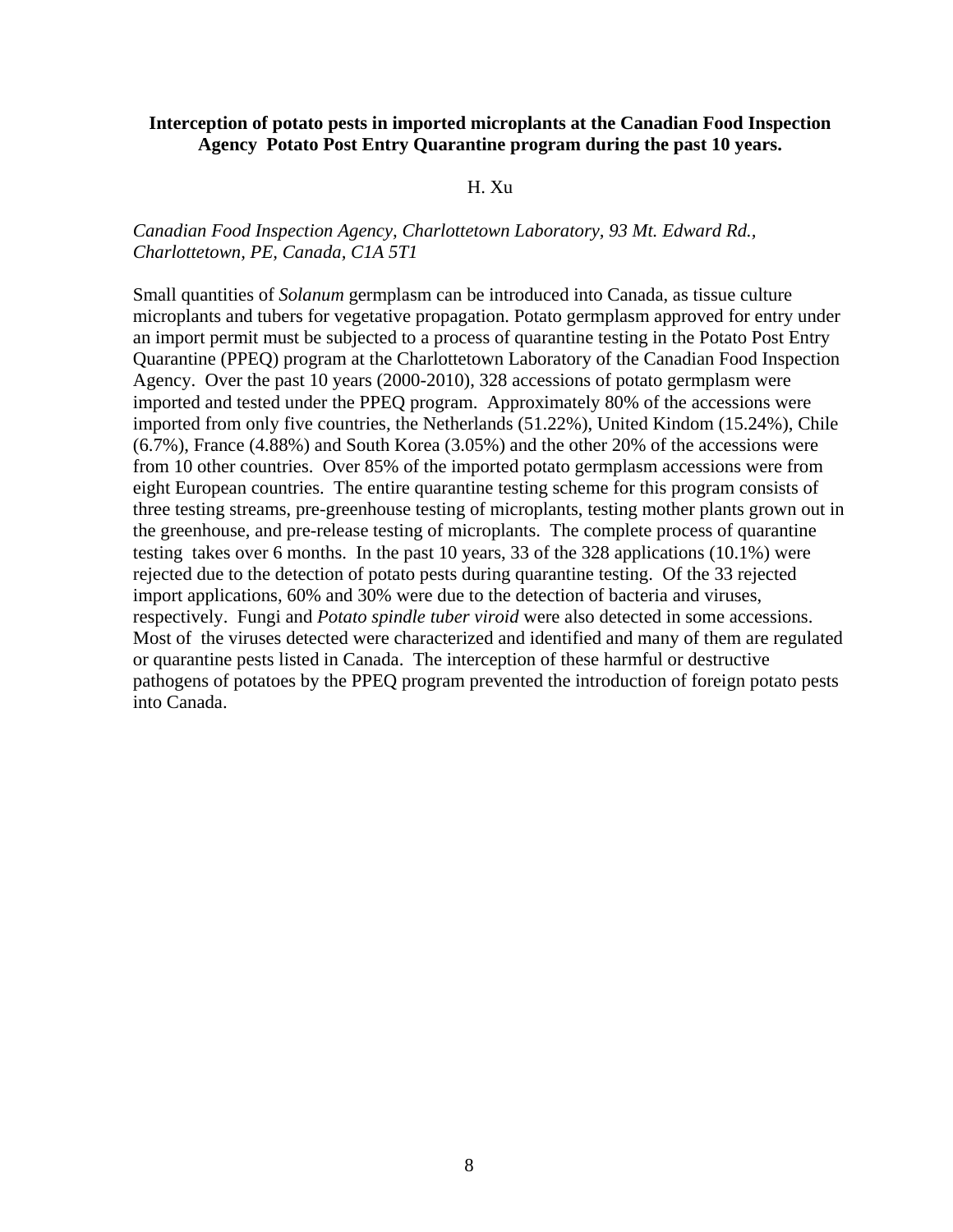#### **Detection of** *Ralstonia solanacearum* **race 3 biovar 2 in potato.**

X. Li\*, J. Nie and S.H. De Boer

#### *Canadian Food Inspection Agency, Charlottetown Laboratory, Charlottetown, PE, C1A 5T1.*

Introduction of the potato brown rot pathogen, *R. solanacearum* biovar 2 (race 3), is considered to be a major threat to the potato industries in temperate regions like Canada and the USA. Numerous methods have been developed for detection of this pathogen, some of which have been used in combination as routine methods in post-entry quarantine testing programs. However, the detection limit for each of the methods is largely unknown but is required information to design the most economic and effective methods and protocols for detection of the bacterium. In this study, we evaluated the sensitivity and specificity of nine protocols for assaying the presence of *R. solanacearum* biovar 2 (race 3) strains. The Bio-Taqman assay with internal control had several advantages over other protocols, and detected three *R. solanacearum* biovar 2 (race 3) strains pre-inoculated into potato sap samples at a sensitivity of 10<sup>2</sup> CFU/ml. The assay did not cross-react with other biovar strains tested. The negative effect of PCR inhibitors was eliminated in this assay. The serological assays tested, ELISA and immuno-lateral flow devices (immuno-LFD), were highly efficient for confirming the identity of *R. solanacearum* strains to species level, but could not be used to differentiate *R. solanacearum* biovar 2 (race 3) from biovars 1 and 3. The detection sensitivity of serological assays, determined using five *R. solanacearum* strains spiked potato sap samples, was  $10^4$ - $10^6$ CFU/ml. The best strategy for monitoring the presence of *R. solanacearum* biovar 2 (race 3) was a combination of molecular and serological tests.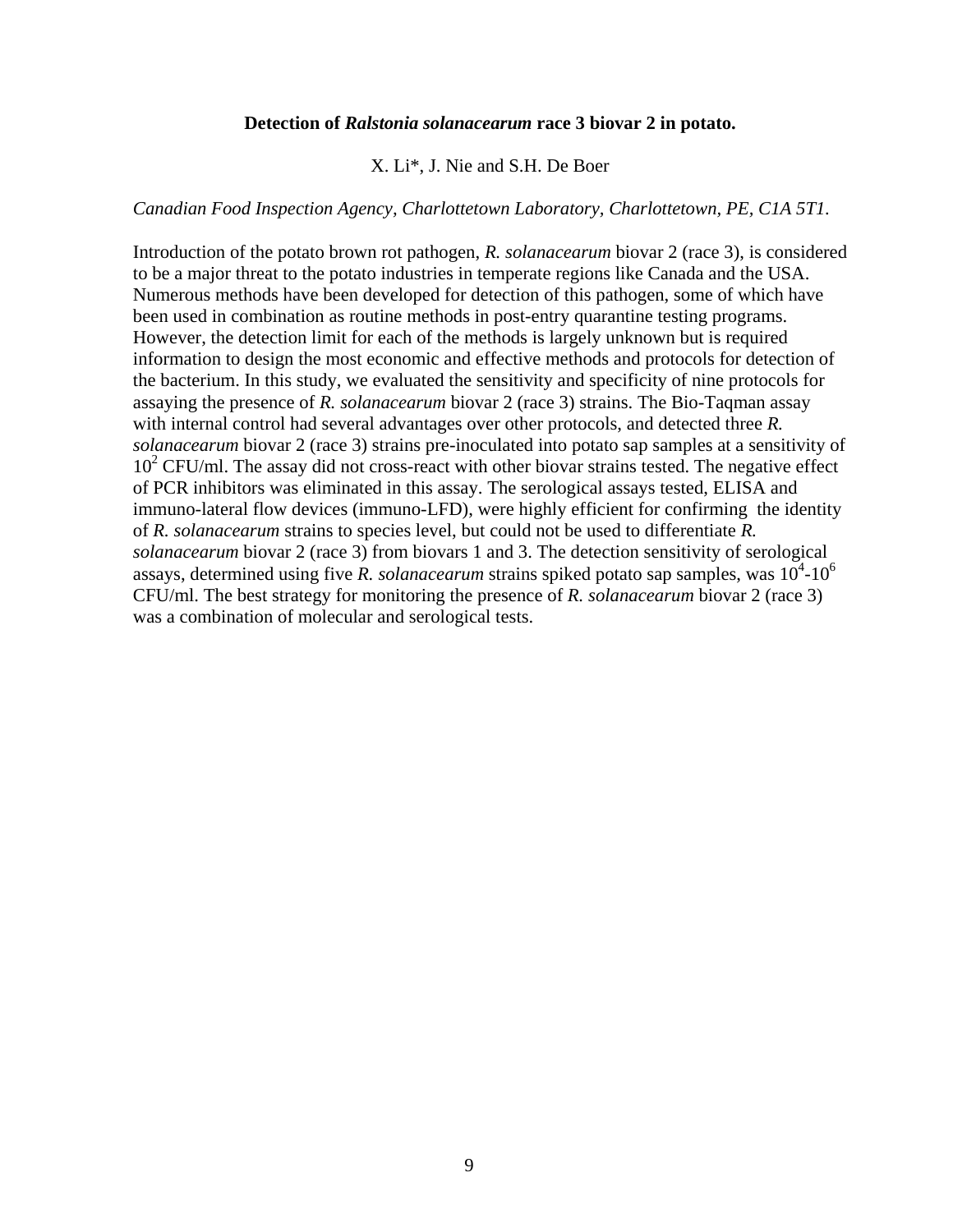#### **Prediction of** *Potato virus Y* **incidence in post-harvest tubers based on pre-harvest tuber tests using real-time RT-PCR**

M.S. Fageria<sup>1\*</sup>, M. Singh<sup>1</sup>, U. Nanayakkara<sup>2</sup>, Y. Pelletier<sup>2</sup> and X. Nie<sup>2</sup>.

## *Agricultural Certification Services Inc., Fredericton, NB, Canada; 2 Agriculture and Agri-Food Canada, Fredericton, NB, Canada.*

PVY incidence was compared in pre- and post-harvest tuber testing in 11 potato fields in New Brunswick with cultivars Adirondack Red, Calwhite, Goldrush, Innovator, Russet Burbank and Shepody during 2009 and 2010. One hundred randomly selected plants from each field were tested for PVY using real-time RT-PCR. Pre-harvest tubers were tested for PVY in week of August  $17<sup>th</sup>$  and post-harvest tubers at the end of the growing season (week of September 6<sup>th</sup>). In all the fields, the PVY incidence was higher in post-harvest tubers than pre-harvest tubers. The PVY incidence in pre-harvest tubers ranged from 1% (Innovator field no. 1) to 21% (Shepody field no. 2) in 2009 and 2% (Adirondack Red) to 30% (Goldrush field no. 2) in 2010. However, in post-harvest tubers conducted the week of September  $6<sup>th</sup>$  PVY incidence ranged from 2% (Adirondack Red) to 37% (Shepody field no. 1) in 2009 and 5% (Calwhite field no. 1) to 39% (Goldrush field no. 2) in 2010. In all the fields, the post-harvest tuber tests showed higher PVY incidence than pre-harvest tuber tests. However, there was a high correlation (r) between pre- and post-harvest tuber tests, i.e., 0.839, and 0.802 in 2009 and 2010, respectively. This data suggests that on the basis of pre-harvest tuber testing, decisions can be made about whether to use top-kill where the virus threshold is required for post-harvest testing. For instance, if a field shows 3% PVY incidence at the time of pre-harvest tuber testing means this field may not show PVY incidence < 3% at the time of post-harvest testing. The pre-harvest test can be conducted 20-30 days before the final harvesting of tubers.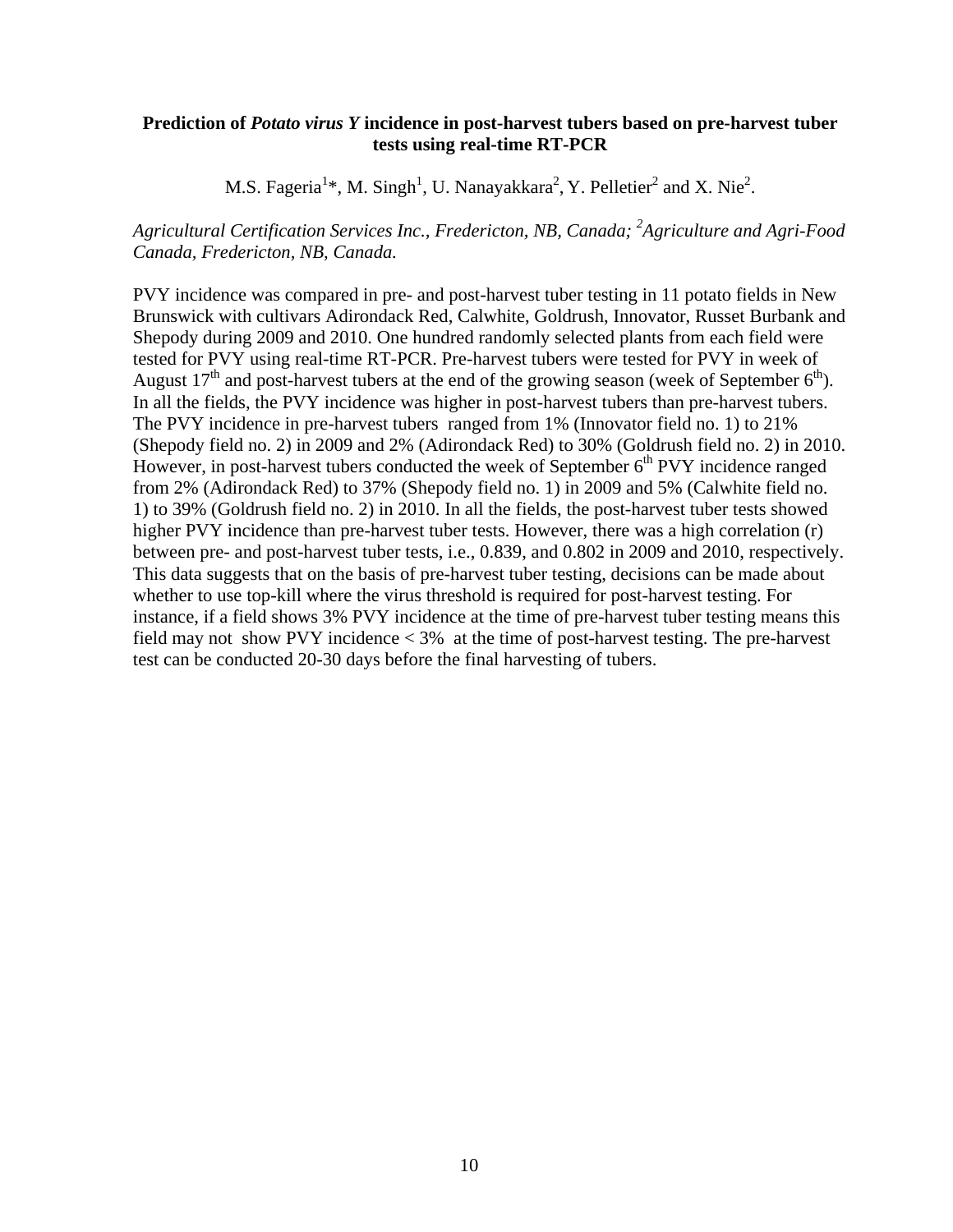#### **White mold, caused by** *Sclerotinia sclerotiorum***: an emerging disease in potato production in Prince Edward Island.**

R.D. Peters\*, K.A. Drake, A. MacPhail and C.J. Banks

*Agriculture and Agri-Food Canada, Crops and Livestock Research Centre, 440 University Ave., Charlottetown, PE C1A 4N6, Canada.*

The fungus *Sclerotinia sclerotiorum* (Lib.) de Bary is a pathogen of over 400 different plant species. In potato (*Solanum tuberosum* L.), the pathogen infects senescing leaves or blossoms via ascospores dispersed by wind and rain. Infected blossoms lodge in the canopy and initiate stem lesions which can girdle the stem leading to plant wilting and premature senescence. In some parts of North America, particularly potato production regions using high fertility and irrigation, white mold can cause significant yield losses. However, in Canada, the incidence of white mold in potato is sporadic and the disease is rarely targeted for management by growers. In 2011, a very wet summer contributed to a high incidence of white mold in potatoes grown for tablestock in eastern Prince Edward Island. In some cultivars, up to 90% of the stems in certain fields were infected and harboured the black sclerotia of the fungus observed when stems were cracked open to reveal the pith. Affected fields senesced earlier than healthy fields resulting in reduced tuber yields. Two applications of fluazinam, one at 90% crop flowering and a second 1-2 weeks later, significantly reduced stem infection by 50-60%. More research is needed on the impact of white mold on potato production in Canada and potential disease control alternatives.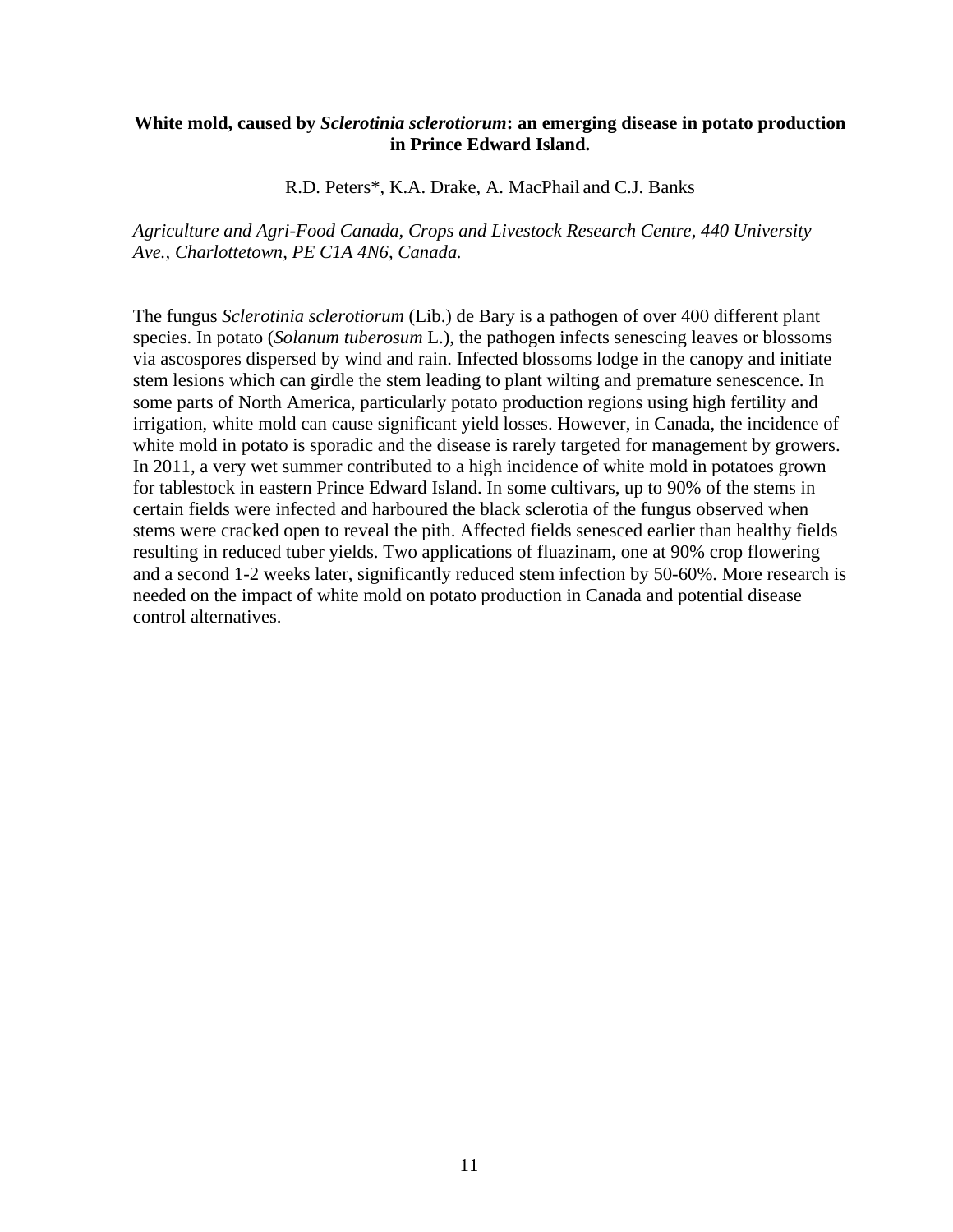#### **Efficacy of selected fungicides, plant by-products, and soil amendments against powdery scab of potatoes.**

#### K.I. Al-Mughrabi, K. Jayasuriya\* and R. Poirier

#### *Potato Development Centre, New Brunswick Department of Agriculture, Aquaculture and Fisheries, 39 Barker Lane, Wicklow, New Brunswick, Canada E7L 3S4*

Powdery scab, caused by *Spongospora subterranea* f. sp. *subterranea*, is a challenge in almost all potato growing regions in the world which leads to significant reduction in marketable yield. Powdery scab lesions on tubers downgrade quality of seed, fresh or processing potatoes. Two field trials were conducted in 2010 and 2011 in a powdery scab infested potato field in New Denmark, New Brunswick, Canada to assess the efficacy of various products. Disease-free 'CalWhite' seed potatoes were used in 2010 and treatments included: [1] Control; [2] fluazinam (25 g/100 kg seed); [3] fluazinam (50 g/100 kg seed); [4] fludioxonil (2.5 g/100 kg seed); [5] mancozeb (40 g/100 kg seed); [6] fluazinam (2 kg ha<sup>-1</sup>; in-furrow); [7] fluazinam (4 kg ha<sup>-1</sup>; in-furrow); [8] mancozeb (7.5 kg ha<sup>-1</sup>; in-furrow); [9] mancozeb (15 kg ha<sup>-1</sup>; in-furrow); [10] cyazofamid (1.86 kg ha<sup>-1</sup>; in-furrow); [11] sulfur (168 kg ha<sup>-1</sup>; soil); [12] boron (2.8 kg ha<sup>-1</sup>) <sup>1</sup>; soil); [13] ammonium nitrate (168 kg ha<sup>-1</sup>; soil); and [14] mustard meal (1064 kg ha<sup>-1</sup>; soil). Treatments had no significant effect on plant emergence or vigor. Fluazinam (1**×** and 2**×**), mancozeb (1**×**) or cyazofamid applied in-furrow significantly reduced disease incidence and severity and increased marketable yield by 22.1%, 26.5%, 41.6% and 30.5%, respectively. Boron soil amendment significantly reduced the disease incidence by 66.9% and increased marketable yield by 23.9%. The trial was repeated in the same field in 2011 using disease-free seed of two potato cultivars (CalWhite and Red Lasoda) and the following treatments: [1] Control; [2] fluazinam (25 g/100 kg seed); [3] mancozeb (40 g/100 kg seed); [4] fluazinam (2 kg ha<sup>-1</sup>; in-furrow); [5] mancozeb (7.5 kg ha<sup>-1</sup>; in-furrow); [6] cyazofamid (1.86 kg ha<sup>-1</sup>; infurrow); [7] sulfur (168 kg ha<sup>-1</sup>; soil); [8] boron (2.8 kg ha<sup>-1</sup>; soil); and [9] mustard meal (1064) kg ha<sup>-1</sup>; soil). For the potato cultivar CalWhite, fluazinam applied at 2 kg ha<sup>-1</sup>, mancozeb at 7.5  $kg$  ha<sup>-1</sup>, and cyazofamid at 1.86 kg ha<sup>-1</sup> significantly reduced powdery scab incidence and increased marketable yield by 75.5%, 57.0%, 65.9%, respectively. For Red Lasoda, in-furrow treatment with fluazinam or mancozeb significantly reduced disease incidence and increased marketable yield by 109% and 150%, respectively. In-furrow application of cyazofamid significantly increased marketable yield by 86.5% due to significant reduction in disease severity. Addition of boron significantly suppressed the disease in both cultivars and increased marketable yield. The results of this 2 year study suggest that in-furrow application of fluazinam, mancozeb or cyazofamid in *S. subterranea* infested fields can significantly suppress powdery scab incidence and increase marketable yield*.* Soil amendment with boron can be a potential alternative for fungicides.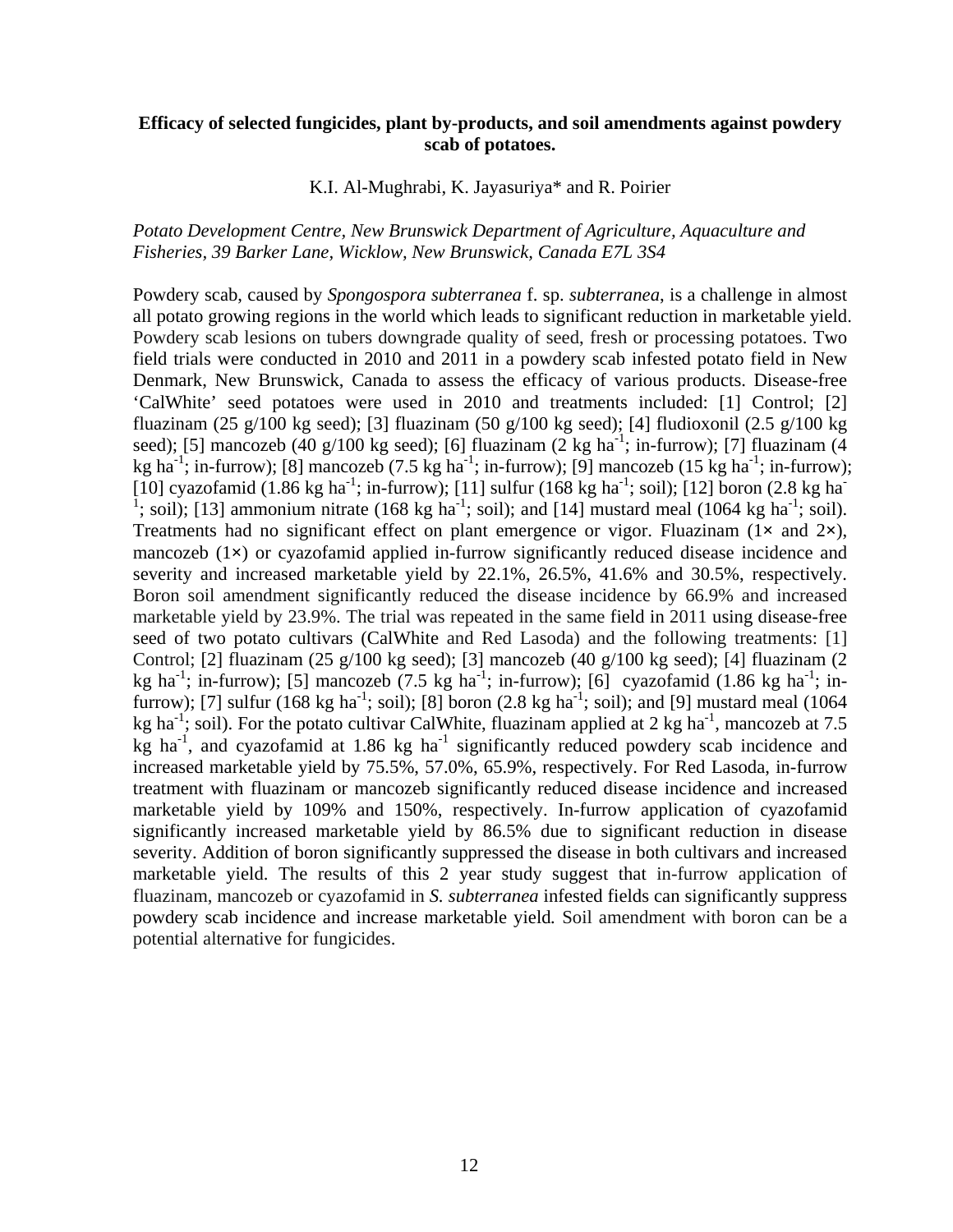#### **Appendix**

#### **Participants of CPS Maritime Region Meeting 2011**

#### **Khalil I. Al-Mughrabi**

[khalil.al-mughrabi@gnb.ca](mailto:khalil.al-mughrabi@gnb.ca) Potato Development Centre, New Brunswick Department of Agriculture, Aquaculture and Fisheries, 39 Barker Lane, Wicklow, NB E7L 3S4, Canada

#### **Tudor Borza**

[tborza@nsac.ca](mailto:tborza@nsac.ca)  Dept. of Plant and Animal Sci., Cox Institute Rm 167, 50 Pictou Road, NSAC, Truro, NS B2N 5E3

#### **Marleen Clark**

[mmclark@gov.pe.ca](mailto:mmclark@gov.pe.ca) P.E.I. Dept. Of Agriculture, P.O. Box 306, Kensington Potato Services, PEI, C0B 1M0

#### **Joyce Coffin**

[joyce.coffin@bellaliant.net](mailto:joyce.coffin@bellaliant.net)  909 Eliot River Road, North Wiltshire, PE, C0A 1Y0

#### **Robert Coffin**

[robert.coffin@bellaliant.net](mailto:robert.coffin@bellaliant.net) Potato Consulting Services Inc. 909 Eliot River Road, North Wiltshire, PEI C0A 1Y0

#### **Virginia Dickison**

[Virginia.Dickison@agr.gc.ca](mailto:Virginia.Dickison@agr.gc.ca) PCR-AAFC, 850 Lincoln Road, Fredericton, NB E3B 4Z7

#### **Manphool S. Fageria**

[msfageria@hotmail.com](mailto:msfageria@hotmail.com) Agricultural Certification Services Inc., Fredericton, NB, Canada

#### **Kithsiri Jayasuriya**

[Kithsiri.jayasuriya@gnb.ca](mailto:Kithsiri.jayasuriya@gnb.ca) Potato Development Centre, New Brunswick Department of Agriculture, Aquaculture and Fisheries, 39 Barker Lane, Wicklow, NB E7L 3S4, Canada

## **Xiang (Sean) Li**

[sean.li@inspection.gc.ca](mailto:sean.li@inspection.gc.ca)  93 Mount Edward Road, Charlottetown, PE, C1A 5T1